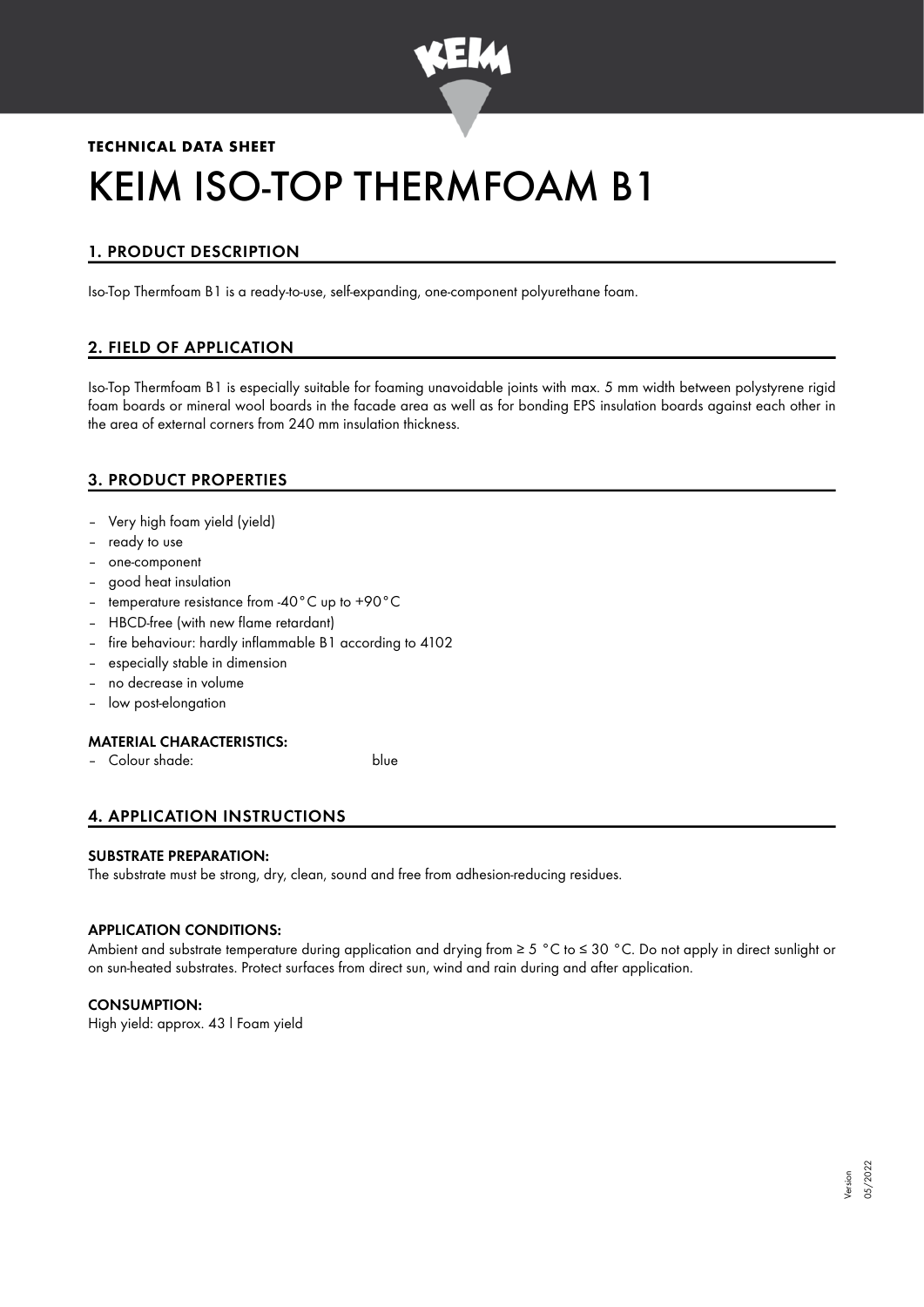#### APPLICATION:

Ambient and substrate temperature during application and drying from ≥ 5 °C to ≤ 30 °C. Do not apply in direct sunlight or on sun-heated substrates. Protect surfaces from direct sun, wind and rain during and after application. Optimum can temperature +20°C, minimum +5°C. Do not heat the can above +50°C.

Iso-Top Thermfoam B1 apply with the appropriate Iso-Top Gun installation gun. This enables precise and economical dosing. Shake can vigorously and thoroughly at least 30 times before each use! Remove the cap and screw it onto the assembly gun as described in the operating instructions. Do not use force to tear it loose from the gun adapter. Leave the can screwed onto the gun until it is completely empty. Then screw on a new can immediately. Foam joints must be filled from the deepest point.

# 5. DELIVERY FORM

| <b>Product name</b>  | Pieces per unit | Inhalt je VE     | Type of container |
|----------------------|-----------------|------------------|-------------------|
| Iso-Top Thermfoam B1 |                 | 12 x 750 ml/Dose | carton            |
| Iso-Top Gun          |                 |                  | piece             |
| Iso-Top Cleaner      |                 |                  | piece             |

#### DELIVERY FORM ADDITIONAL INFORMATION

Only supplied by the carton; use the outer cartons for recycling.

# 6. STORAGE

| max. storage time | <b>Storage conditions</b>                                              |  |
|-------------------|------------------------------------------------------------------------|--|
| 12 months         | cool<br>dry<br>protected from heat and direct sun.<br>standing upright |  |

# STORAGE INFORMATION

Expiry date see bottom of can.

# 7. DISPOSAL

#### EC WASTE CODE:

Waste code: 08 04 09\* Only supplied by the carton; use the outer cartons for recycling.

# 8. SAFETY INSTRUCTIONS

From 24 August 2023, safety training is required before commercial or industrial use.

Never store the filling foam in the interior of a car! Only transport it secured in the boot. Contains isocyanates. Follow the manufacturer's instructions. Container is under pressure. Protect from sunlight and temperatures above 50° C. Do not open by force or burn, even after use. Do not spray on a flame or glowing object. Keep away from sources of ignition – do not smoke. Keep out of the reach of children. Formation of explosive mixtures possible without adequate ventilation. Take appropriate measures to protect surfaces not to be treated. Protect eyes and skin from splashes.

Please, refer to the Material Safety Data Sheet.

GISCODE:

– GIS code: PU 80